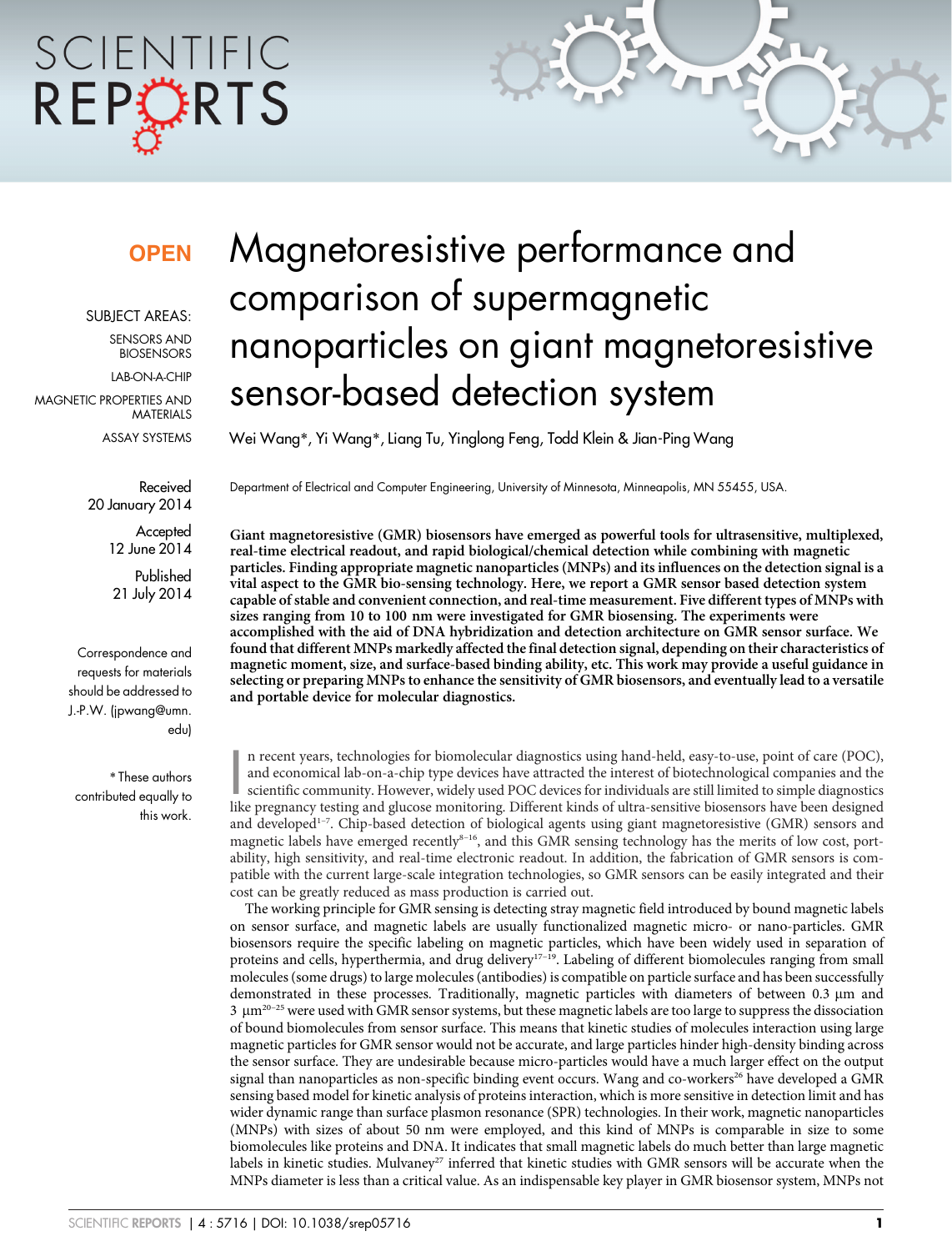



Figure 1 | Schematic representation of DNA hybridization on GMR sensors and binding with different MNPs.

only affect the kinetic studies but also is one of the influential factors on GMR biosensor besides sensor fabrication, surface functionalization, and system setup, etc.

In this paper, five kinds of water-soluble MNPs with the diameter ranging from 10 to 100 nm were selected (see Supplementary Table S1), and they were measured and compared using a GMR sensor based detection system.

#### **Results**

The experiments were accomplished with the aid of DNA hybridization and detection architecture on GMR sensor surface (Figure 1).The chip with 64 GMR sensors was fabricated by a photolithography technique<sup>28</sup>. The layout and size for the chip and sensor are shown in Figure 2 and Supplementary Fig. S1. The 64 sensors were symmetrically arranged in an  $8 \times 8$  array, and this would be convenient for automatic spotting with biomolecules in sensor surface functionalization. The sizes of one GMR chip and one sensor are about 16  $\times$  16 mm and 120  $\times$  120 µm respectively. One chip can have up to 64 sensors, taking into account of sensors spacing and layout of connecting wires. However, this is not the limit of sensors on one GMR chip, and GMR sensors could be scaled to over 100,000 sensors per  $\text{cm}^2$  <sup>26</sup>. The magnetic orientation of pinned layer is aligned to the minor axis and a typical GMR sensor has a magnetoresistive ratio (MR) of 2.6% after post annealing (Supplementary Fig. S2). The easy axis of the free layer is along the long strip due to shape anisotropy. The transfer curve has a linear part in the range of  $-50$ Oe to 50 Oe, which is desired for GMR bio-sensing. With aid of sci-FLEXARRAYER S5 printing system, bovine serum albumin (BSA) and probe DNA solutions can be robotically spotted on each sensor (Supplementary Fig. S3). This printing capability promotes multiplex protein or oligonucleotide detection which requires the application of different receptor to different sensor. Many of proteins or oligonucleotides binding experiments would be run in one shot on one GMR chip. Microfluidic technique is usually employed to introduce sample solution to sensor surface, and it has been used in GMR biosensor<sup>29</sup>. However, microfluidics needs an external pump system. Pap pen has also been used to draw film-like barriers on microscope slides to stop solution spreading, but it is not suitable for small-scale GMR chip and the contact lines may be scratched during drawing. Herein a reaction well was used to hold solution so that the reagents can be easily pipetted and aspirated.

The whole GMR sensor based detection system is shown in Supplementary Fig. S4. The GMR sensor is fixed in a reusable chip holder, while a probe array connects the GMR sensor with the PCB. Also it is cheap and can be reused thousands of times. The top hole allows easy loading and aspirating samples, as well as washing in realtime measurements. Before building DNA hybridized architectures on the sensor surface, we tried DNA hybridization experiments on



Figure 2 | (a) GMR chip with attached reaction well was placed on the chip holder. The size of GMR chip is about  $16 \times 16$  mm. (b)  $8 \times 8$  sensor array in the center area of GMR chip, and the distance between adjacent sensors is 400 µm. (c) Optical image of one GMR sensor. One sensor has 50 strips which consist of 5 strip groups in series and each group has 10 strips connected in parallel. The dimension of one strip is about 120  $\mu$ m  $\times$ 750 nm. (d) The strips in parallel. The gaps between strips were filled with  $SiO<sub>2</sub>$  in order to prevent MNPs from being attracted into the sidewalls of the strips. Some parts on two sides of strip are also covered by  $SiO<sub>2</sub>$ , so the width of one strip is actually 500 nm.

silicon wafer with same functionalized surface as that of GMR sensor. Unlike traditional colorimetric assay, fluorescence dye labeled streptavidin was directly used to replace enzyme labeled streptavidin which required further substrates addition. The fluorescent spots (Supplementary Fig. S6) suggest that target DNA has been successfully hybridized onto probe DNA immobilized surface. These spots are round and red-color imaged against a low background. The fluorescent signal increases as the concentration of probe DNA goes up from 0.1 to 50 nmol/mL, and the signal appears to be saturated at the concentration of 50 nmol/mL. Thus, 50 nmol/mL of probe DNA was used in hybridization experiments on GMR sensor.

Magnetic moment per particle versus applied external magnetic field at room temperature is shown in Supplementary Fig. S7 and Fig. S8. No obvious coercivity is observed for all the five kinds of MNPs, confirming their superparamagnetic property. The saturation magnetic moment values (Ms) and magnetic moment values at 30 Oe  $(M<sub>30Oe</sub>)$  for different MNPs are listed in Table 1. It is apparent that the Ms value per particle increases with an increase in the particle size as expected, because particles with bigger size contains a higher volume of magnetic materials. The  $M_{30Oe}$  value for 50 nm MNPs is  $2.3 \times 10^{-15}$  emu which is even larger than that for 100 nm MNPs. This may be due to the fact that they are prepared by different approaches and have different microstructures.

For the detection of signal, the bound MNPs are magnetized by the applied alternating in-plane field, and the stray field from MNPs can be detected by the GMR sensor as an output signal. Frequency of the alternating in-plane field plays an important role in the magnetizing process of MNPs. There could be Brownian and/or Néel relaxation mechanisms for MNPs under different alternating magnetic field. The two relaxations depend on the effective hydrodynamic volume and magnetic volume, respectively. They are also two driving forces in the application of magnetic particle hyperthermia<sup>30,31</sup>. Both Brownian and Néel relaxation times for the five different types of MNPs are estimated and listed in Supplementary Table S2. Generally Brownian relaxation dominates when the diameter of MNPs is larger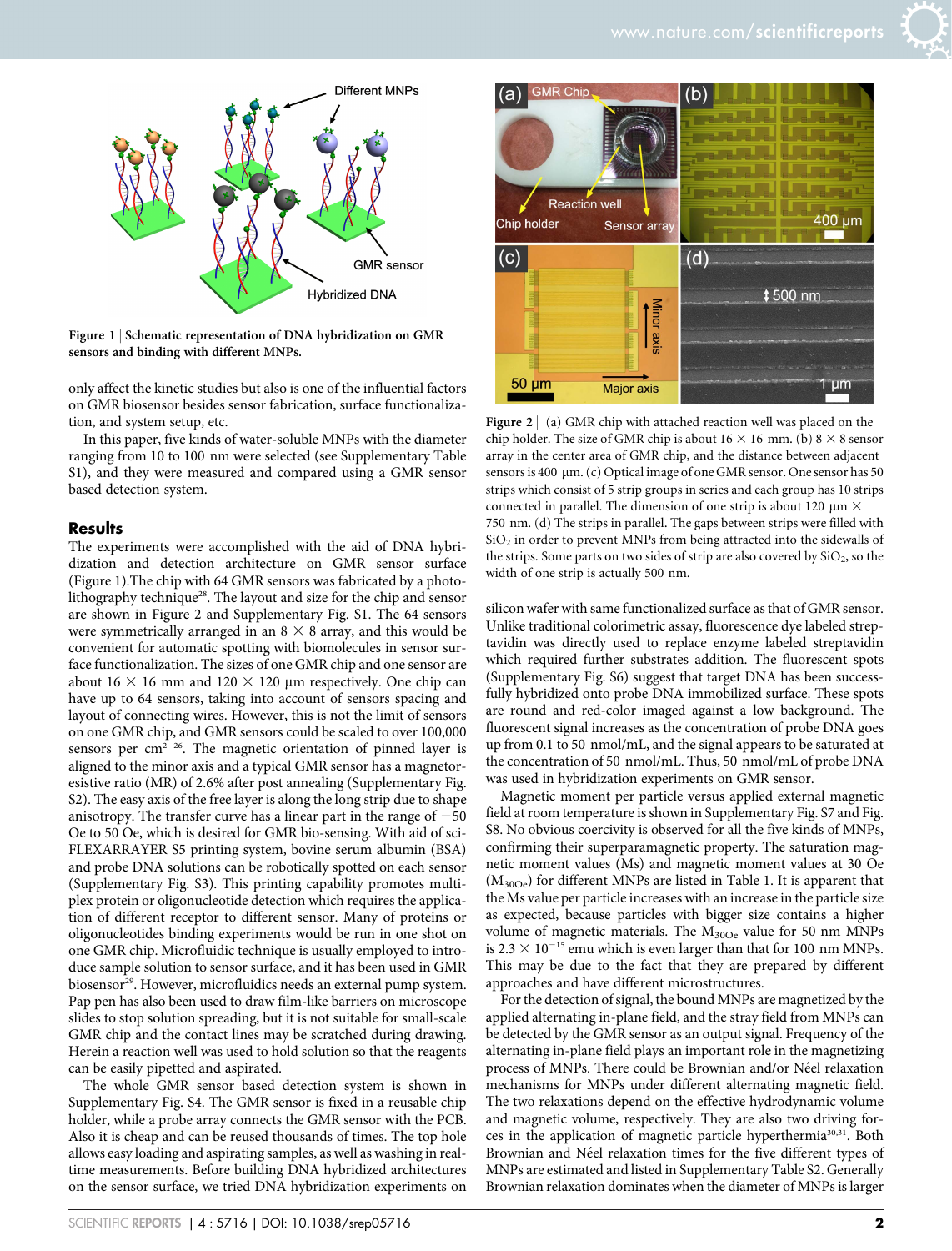| Table 1   The measured and calculated signals per particle for different MNPs <sup>a</sup> |      |       |                                                                                                               |                                           |                                           |
|--------------------------------------------------------------------------------------------|------|-------|---------------------------------------------------------------------------------------------------------------|-------------------------------------------|-------------------------------------------|
| MNPs (diameter)                                                                            |      |       | Ms (10 <sup>-16</sup> emu) $M_{30,0}$ (10 <sup>-16</sup> emu) A1 (10 <sup>-18</sup> emu/(nm) <sup>1.3</sup> ) | A2 ( $10^{-20}$ emu/(nm) <sup>1.3</sup> ) | B (Measured<br>Signal, $10^{-6}$ $\mu$ V) |
| $10 \text{ nm}$                                                                            | 0.82 | 0.02  | 0.38                                                                                                          | 0.94                                      | 2.42                                      |
| 20 <sub>nm</sub>                                                                           | 7.8  | 1.1   | 3.3                                                                                                           | 46.5                                      | 15.1                                      |
| 30 nm                                                                                      | 10.8 | l .05 | 4.16                                                                                                          | 40.43                                     | 22.1                                      |
| 50 nm                                                                                      | 81   | 23    | 26.33                                                                                                         | 747.77                                    | 177.08                                    |
| 100 nm                                                                                     | 368  | 18    | 84.65                                                                                                         | 414.07                                    | 305.56                                    |
|                                                                                            |      |       |                                                                                                               |                                           |                                           |

°All the values listed above are calculated for one particle. The measured signal per MNP (B) is calculated from bound numbers of MNPs, size of sensor (120 × 120 µm), and measured signal. We statistically assume that all the MNPs are ideally bound uniformly and every MNP has the same contribution to signal. A1 = Ms/(radius + 57 nm)<sup>1.3</sup>, A2 = M<sub>30 Oe</sub>/(radius + 57 nm)<sup>1.3</sup>. It is assumed that the bound number for the 10 nm MNPs is  $230/\mu m^2$ .

than 20 nm. However, it is not necessarily true for the MNPs bound on sensor surface because the viscosity  $(\eta)$  has dramatically increased, leading to the increase of Brownian relaxation time, or even they cannot show any Brownian rotation. In the GMR detection system, the magnetization of bound MNPs should keep pace with the frequency of the alternating in-plane field, otherwise the contribution of bound MNPs to the detection signal could not be fully used. The magnetization of MNPs in solution is measured under the alternating field by using a mixing-frequency method<sup>32</sup>, and the results are presented in Supplementary Fig. S9. The 50 and 100 nm MNPs show no obvious phase lagging along the high frequency, and it means that Néel relaxation dominates for the MNPs with a magnetic core size of 10 nm. It can be inferred that amplitude of the 10 nm, 50 nm and 100 nm bound MNPs magnetization has no big difference during the detecting process (50 Hz) on the GMR system. Under low frequency  $(<100$  Hz), both Brownian and Néel relaxations work for the 20 nm MNPs as they are dispersed in solution. However, Brownian relaxation dominates for the 30 nm MNPs which have a very large Néel relaxation time. It is impossible for the magnetization of the immobilized MNPs to flip under an AC magnetic field if they cannot rotate or move. Therefore, the magnetization of bound 30 nm MNPs might not be fully used for signal generation in the measurement. It's critical to determine the optimal frequency of the external applied field. If the frequency is too high, it may bring problems like magnetic coil heating and phase lagging of MNPs. If the frequency is too low, it may increase the system noise due to 1/f noise.

The real-time binding curves (signal vs. time) for five different kinds of MNPs are shown in Figure 3a, and MNPs are added at 10 min. The flat curves from 0 to 10 min indicate that the system is stable with low background noise. Any drift or jumping would interfere with the detection signals. Beginning at  $t = 10$  min, the signals for all the five kinds of MNPs show a rise, reflecting that MNPs are binding to the sensor surface in real-time. As expected, the signal for the control sensor does not show an obvious rise throughout the whole measuring process. This means that MNPs are rarely non-specifically bound to the sensor surface. It also indi-



Figure 3 | (a)Typical binding curve data in real time and (b) average final signals (with standard deviation) for different MNPs.

cates that other non-biological binding factors, such as electronics and temperature drift, etc, don't influence the readout signal much. The MNPs bindings reach equilibrium within 10 min, and it appears that the signal saturates within 5 min for 10 nm MNPs. Compared with large-size MNPs, small-size MNPs have a stronger Brownian motion, which may speed up MNPs diffusion and binding. It is apparent that their saturated signal levels vary greatly, and their average overall signals are presented in Figure 3b. The 50 nm MNPs generate the highest signal among the five kinds of MNPs under the same testing condition, and it has an average signal of 102  $\mu$ V. In contrast, the average signal for 10 nm MNPs is dramatically reduced to 8  $\mu$ V. The 20 nm, 30 nm and 100 nm MNPs bring the signals of 50, 70 and 44  $\,\rm \mu V$  respectively. Under specific detection condition, the final readout signal is dependent on not only the characteristics of MNPs but also the number of bound MNPs.

SEM results (Figure 4) show that few MNPs were bound on the control sensor surface that was covered by BSA, and this is consistent with the signal for the control sensor. BSA is a negatively charged protein<sup>33</sup>, and all the five kinds of MNPs are also negatively charged at pH 7.4 (Supplementary Table S1). The electrostatic repulsion can prevent the MNPs from non-specifically binding onto the control sensor. Application of the MNPs onto probe DNA oligonucleotides immobilized surface was attempted, and we found few MNPs were bound. This makes sense because the DNA strands are negatively charged by their phosphate/sugar backbones. It can be also inferred that the MNPs would not non-specifically bind to a sensor surface after the hybridization of biotinylated target DNA oligonucleotides has been completed. Figure 4b–4f show the GMR sensor surfaces with bound MNPs. The low-magnification images are also presented in Supplementary Fig. S10. 10 nm MNPs are too small to be visualized after the sensor surface is metalized with 5 nm Au, so it is not shown here. The 20 nm and 30 nm MNPs are densely and uniformly bound on sensor surfaces, and they are well dispersed and agglomeration is seldom observed. The bound numbers for the 20 nm and 30 nm MNPs are  $230/\mu m^2$  and  $220/\mu m^2$  respectively. The numbers have drastically decreased for the 50 nm and 100 nm MNPs (40 and



Figure 4 | SEM images of different MNPs bound on GMR sensor surface. (a) Control; (b) 20 nm MNPs; (c) 30 nm MNPs; (d) 30 nm MNPs (Zoom out); (e) 50 nm MNPs; (f) 100 nm MNPs. All the scale bars are 1  $\mu$ m.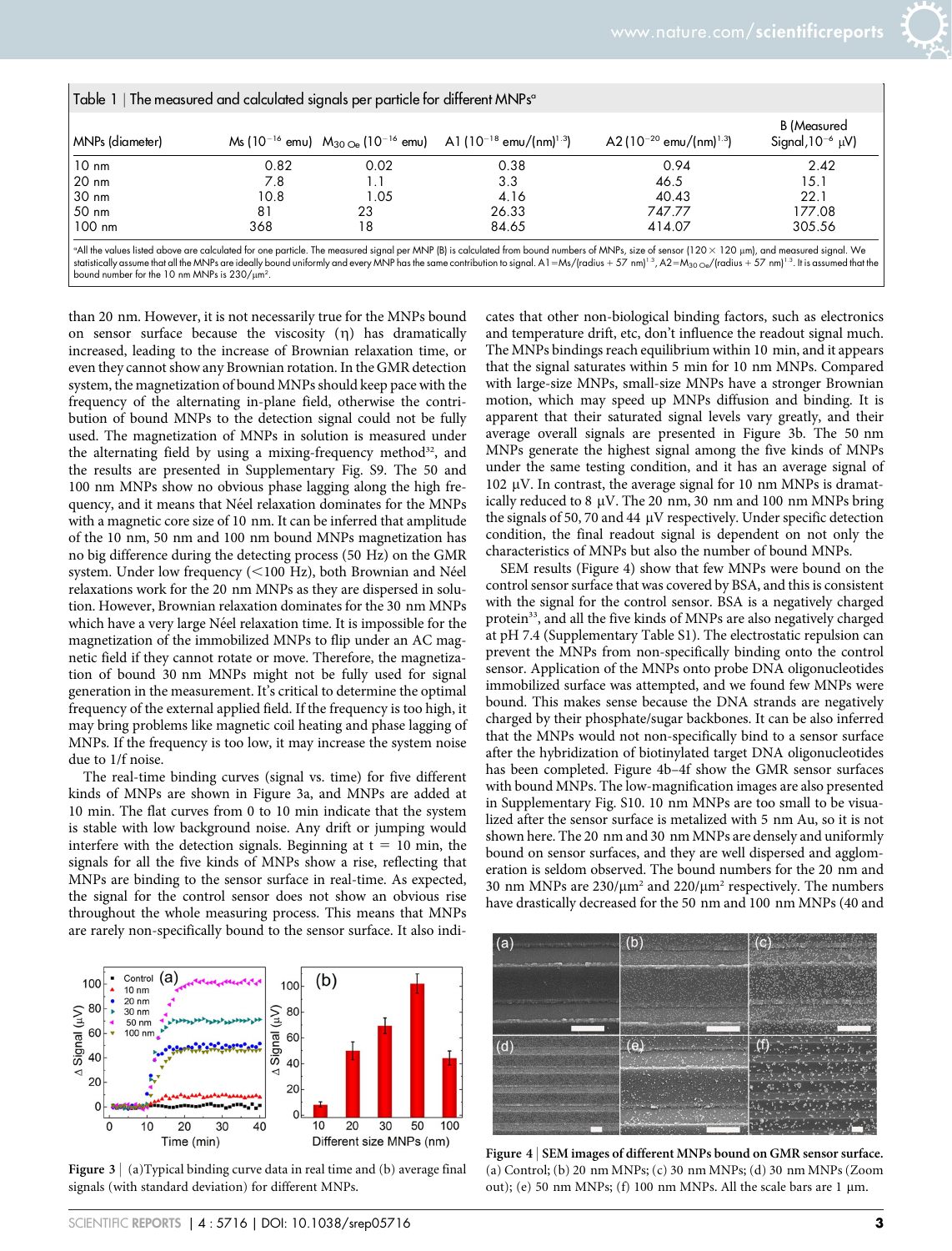$10/\mu m^2$ ). They are not uniform in distribution and appear with frequent multi-particle clusters. It can be inferred from the bound number of 20 nm MNPs that there are at least 230 binding sites per  $\mu$ m<sup>2</sup> on sensor surface after DNA hybridization. The maximal accommodated numbers for the 50 nm and 100 nm MNPs are 400 and  $100/\mu m^2$ , respectively, if they ideally form a compact monolayer on the sensor surface. Thus, most of the binding sites are not occupied for the 50 nm and 100 nm MNPs, which show a lower biological binding ability than the 20 nm and 30 nm MNPs for the detection condition.

#### **Discussion**

By virtue of its advantages, GMR biosensor as a robust analytical tool has great potential to be a versatile and portable device for molecular diagnostics eventually. As one of the key parts of GMR biosensor platform, MNPs are significantly vital to the detection capability. In our experiments, it makes a big difference in final signals as various kinds of MNPs used. Some vital characteristics of MNPs should be taken into consideration. According to previous study<sup>34</sup>, the surface charges of MNPs and sensor affect MNPs approaching and binding. Positively charged MNPs can be electrostatically attracted to negatively charged planar surface. In contrast, MNPs with highly negative charge do not show any kind of binding to the negatively charged surface, even through specific binding of ''biotin-streptavidin''. Thus, the characteristic of surface charge for MNPs should be taken into account depending on target analytes and detection technique. Even though the companies providing the MNPs claim that they have an excellent binding ability to biotin or biotinylated molecules, they are designed for solution-based applications and especially have succeeded in biological separation and purification. The biotin binding capacity may not be true to surface-based application like GMR biosensing. Recognizing a target on sensor surface is generally considered to be more difficult due to a limited diffusion rate and steric hindrance<sup>35</sup>. The real output signal for one MNP is listed in Table 1. Larger MNPs provide larger signal per particle as expected. However, by taking the surface-based binding ability into account, 30 nm and 50 nm MNPs produce higher overall signal than 100 nm MNPs under the given condition.

In GMR bio-sensing, the signal generated by one bound MNP is proportional to the average MNP stray field generated along the axis of the fixed reference layer. The position of this single MNP on the sensor can then be adjusted many times to obtain an array of these average stray fields. This array of results can be averaged once more to obtain a signal that represents the stray field induced by a typical MNP landing in some random location. The twice-averaged stray field is proportional to the MNP moment derived from the Langevin Function where the total field acting on the MNP must include the applied field and magnetostatic fields from GMR film layers. Finally, we can generate a result for each value of applied field to derive the AC measurement result. With this information, we can estimate a distance-relationship for specific situations. In the case that we use our specific sensor geometry, we obtain a (roughly)  $m/d^{1.3}$  relationship. Here, m is the dipole magnetic moment of MNP, and d is the distance between the center of MNP and surface of free layer. This distance (d) is the sum of 5 nm of Ta layer, 25 nm of  $Al_2O_3$ , 20 nm of SiO2, 7 nm of hybridized DNA architecture, and radius of MNP. The saturation magnetic moment values (Ms) and moment values at 30 Oe ( $M_{30Oe}$ ) for the MNPs are both investigated and their m/d<sup>1.3</sup> are also calculated (Table 1). The Pearson correlation coefficient (r) between measured signal and  $Ms/d^{1.3}$  is 0.96, indicating a strong positive correlation between them. The r between measured signal and  $M_{30Oe}/d^{1.3}$  is 0.75, showing a positive correlation too. Overall, MNPs with high magnetic moment are desired in GMR biosensors.

In summary, choosing the MNPs is a vital aspect to the GMR biosensing technology. The most important characteristics of MNPs used in GMR biosensors are magnetic moment, size, and surfacebased binding ability. Other characteristics, such as stability, surface charge, and responding to frequency of magnetic field, etc, should be also considered in specific detection condition. The majority of magnetic particles being used now are iron oxides. Compared to iron oxides, FeCo MNPs with the same size exhibit much higher magnetic moment. Our previous study<sup>11</sup> shows that FeCo MNPs had excellent performance in magnetic biosensors. Therefore, the best solution we are studying now is imbedding a cluster of small FeCo into polymer to form large MNP. This will increase the magnetic content of each MNP while remaining superparamagnetic, and engineering its surface to increase the surface-based binding ability.

#### Methods

GMR sensor fabrication and surface functionalization. GMR biochip with 64 sensors was designed and fabricated, and the multi-layer stack was top-down composed of Ta (50 Å)/NiFe (20 Å)/CoFe (10 Å)/Cu (33 Å)/CoFe (25 Å)/IrMn (80 Å)/Ta (25 Å), which was fabricated by a Shamrock Sputtering System. An antiferromagnetic IrMn layer was used to pin the fixed magnetic CoFe layer, and the free layer consisted of CoFe and NiFe bi-layers. Protective bi-layers of 25 nm  $\text{Al}_2\text{O}_3$  and 20 nm  $SiO<sub>2</sub>$  were finally coated on chip surface. The chip was annealed at 200 $^{\circ}$ C for 1 h under 4.5 kOe magnetic field and the field orientation was along minor axis of GMR sensor. The magnetic orientation of pinned layer could be fixed along the minor axis after annealing treatment. Before biomolecules immobilization on the GMR sensor surface, the sensors surface was functionalized by 3-aminopropyltriethoxy silane and glutaraldehyde<sup>28</sup>.

#### DNA hybridization. The probe DNA oligonucleotide (5'/

ACAAACAACGGAAACCAGCA/3AmMC6T/3') with amino modification was purchased from Integrated DNA Technologies, Inc. It (50 nmol/mL) was spotted on GMR sensors, and some sensors in the same chip were spotted with BSA (10 mg/mL) and were used as control sensors (Supplementary Fig. S3). The printed GMR chip was incubated for 24 h at room temperature under a relative humidity of  $\sim$ 90%, followed by being rinsed with 0.2% SDS solution and ultrapure water. For inactivating surplus aldehyde groups and reducing non-specific binding, 1.0 mg NaBH4 was dissolved in 400 µL PBS ( $1\times$ ) and 100 µL ethanol, and the resulted solution was added on chip surface and incubated for 5 min. After three washes with ultrapure water, the chip was immersed in hot water for several minutes to denature any annealed DNA. The chip was rinsed thoroughly with ultrapure water and dried by a stream of nitrogen. A reaction well made of polymethyl methacrylate (PMMA) was attached onto chip surface. The reaction well can help to load a maximal liquid volume of 100 µL on sensor array area.

Biotinylated target DNA oligonucleotide (5'/TGCTGGTTTCCGTTGTTTGT/ BiotinBB-/3', 50 nmol/mL, 100 µL, purchased from TriLink Biotechnologies) containing  $4 \times$  SSC + 0.2% SDS + 0.2 mg/mL BSA was preheated to  $42^{\circ}$ C and immediately loaded into reaction well. After being incubated for 3 h at 37 $^{\circ}$ C, the chip was washed with  $2 \times SSC + 0.2\% SDS$  and ultrapure water, followed by being dried by nitrogen gas.

Detection system setup. A Data Acquisition Card (DAQ) NI USB-6289 is used as an analog output signal generator and an input signal digitizer. Two analog output channels are used to generate pilot tones for circuit and coil driver. One DAC input channel is used to digitize signal with 18 bit and 500 kS/s. When operating in the minimum voltage range  $\pm 100$  mA, digitization has the highest accuracy of 28 µV and highest sensitivity of 0.8  $\mu$ V. The input and output channels of the DAQ shares the same clock source so frequency and phase jitter can be effectively avoided. Although the input channel has a built-in low pass filter, multiple analog low pass filters are integrated in the circuit to suppress the noise sources, especially from the output channel of DAQ. The GMR sensor arrays are addressed by Multiplexers ADG1606 and are measured in time sequence. Each chip has 16 bi-directional single channels, and the switch of each channel is determined by the 4-bit binary address lines fed by the digital output channel of DAQ. All the GMR sensors share one Wheatstone bridge setup. The Wheatstone bridge can dramatically eliminate the background analog signal, thus the small meaningful signal can be amplified and detected. An instrumentation amplifier INA163 is used as a final stage signal amplifier. The gain is adjusted by a potentiometer to fit the optimal range of the DAQ input channel.

Signal measurement. 30 µL PBS solution was preload into reaction well in order to make sensor surface with hybridized DNA transfer from dry to wet. An alternating current at 1 KHz was applied to each sensor after the chip was connected to the system. An alternating in-plane field of 30 Oe at 50 Hz was applied along the minor axis of the sensor. The amplitude at mixing tones (1000  $\pm$  50 Hz) is measured as primary signal by a Fast Fourier Transform of the time-domain voltage signal from the DAQ. By implementing ac current and field, the mixing tones can effectively avoid the 1/f noise and the interference. Each measure takes one second and amplitude and phase are recorded continuously in real time. After running for 10 min, 30 µL of MNPs solution was added, and the detection signal generated by MNPs binding to sensor surface could be real-time recorded. As the signal measurement was finished, the GMR chip was taken out and washed by water to